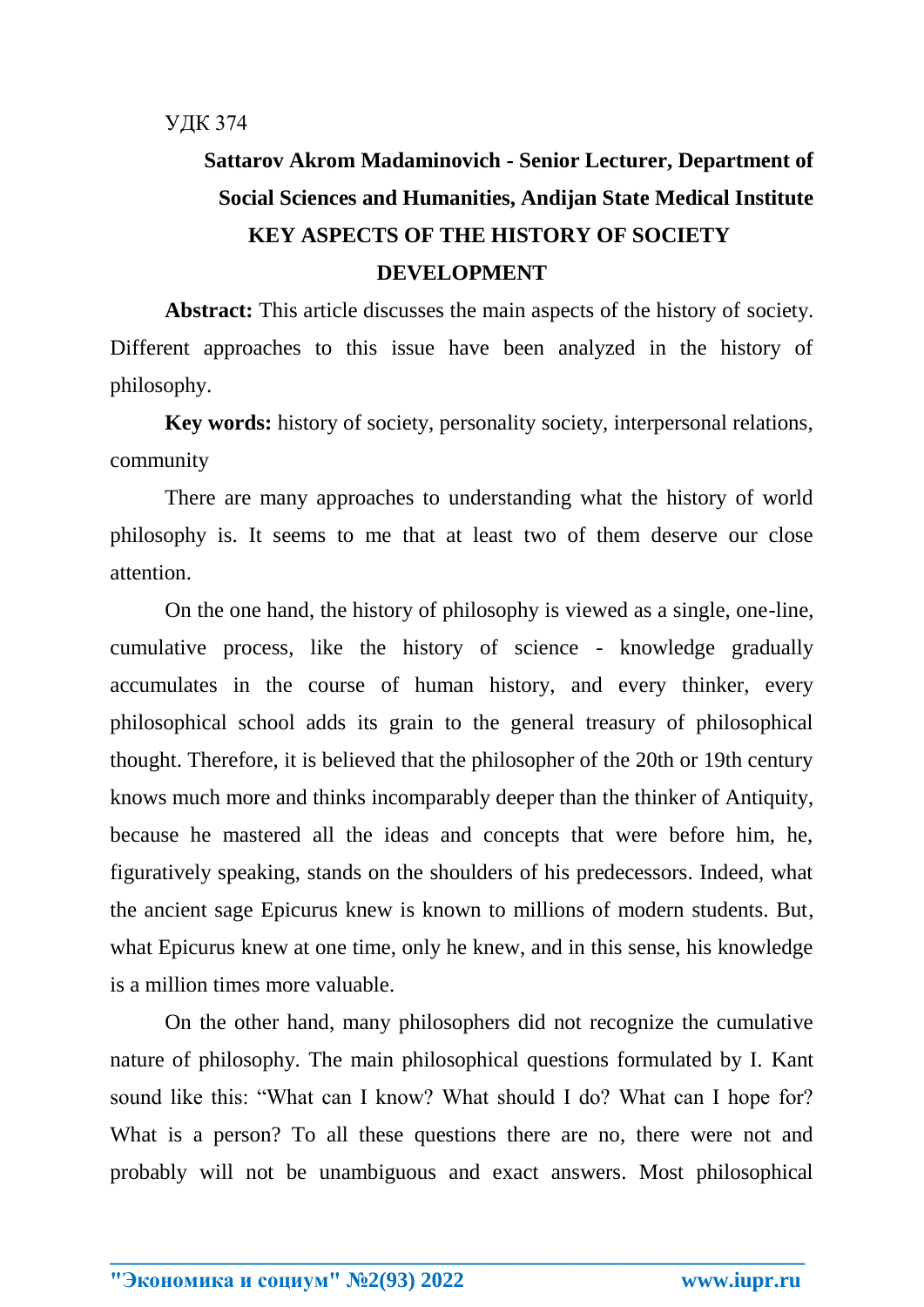propositions are not proven by experience and do not follow from experience. Thus, it is impossible to prove experimentally that life and reason arose from developing nature, it is also impossible to prove that God is the foundation of the world, that human freedom necessarily follows from human nature, and so on. It would be much easier for a person to live if the most important questions of his existence could be proven one day - once and for all. As each person, in so far as he thinks, so each epoch must find answers to these questions for itself. It can hardly be argued that we are smarter, more conscientious than our ancestors, that we know better how to live with dignity than Socrates knew. It cannot be argued that Shakespeare is deeper and more significant than the ancient Greek poet Archilochus, just as it cannot be said that Hegel is smarter and more significant than Aristotle, who lived many centuries earlier.

Philosophy is the oldest science, and at the same time it is always young, because the knowledge and ideas put forward by thinkers never become obsolete.

Now people would laugh at the statements of ancient physicists that heavy bodies fall down and light ones fly up, but no one will laugh at the philosophical ideas of Socrates and his main conclusion, that the highest human wisdom is to know that you you don't know anything. Or over the statement of Diogenes that there are many people, and it is very difficult to find a person among them, although both Socrates and Diogenes lived more than two thousand years ago.

For example, modern physics has gone far ahead in comparison with Antiquity. Ancient Greek science claimed that all things consist of fire, water, air and earth, she was looking for various combinations of these elements. Today's physical science includes more than thirty disciplines, to become a specialist in one of them, you need to spend half your life. And philosophy, both in antiquity and now, is struggling with the same questions formulated by I. Kant.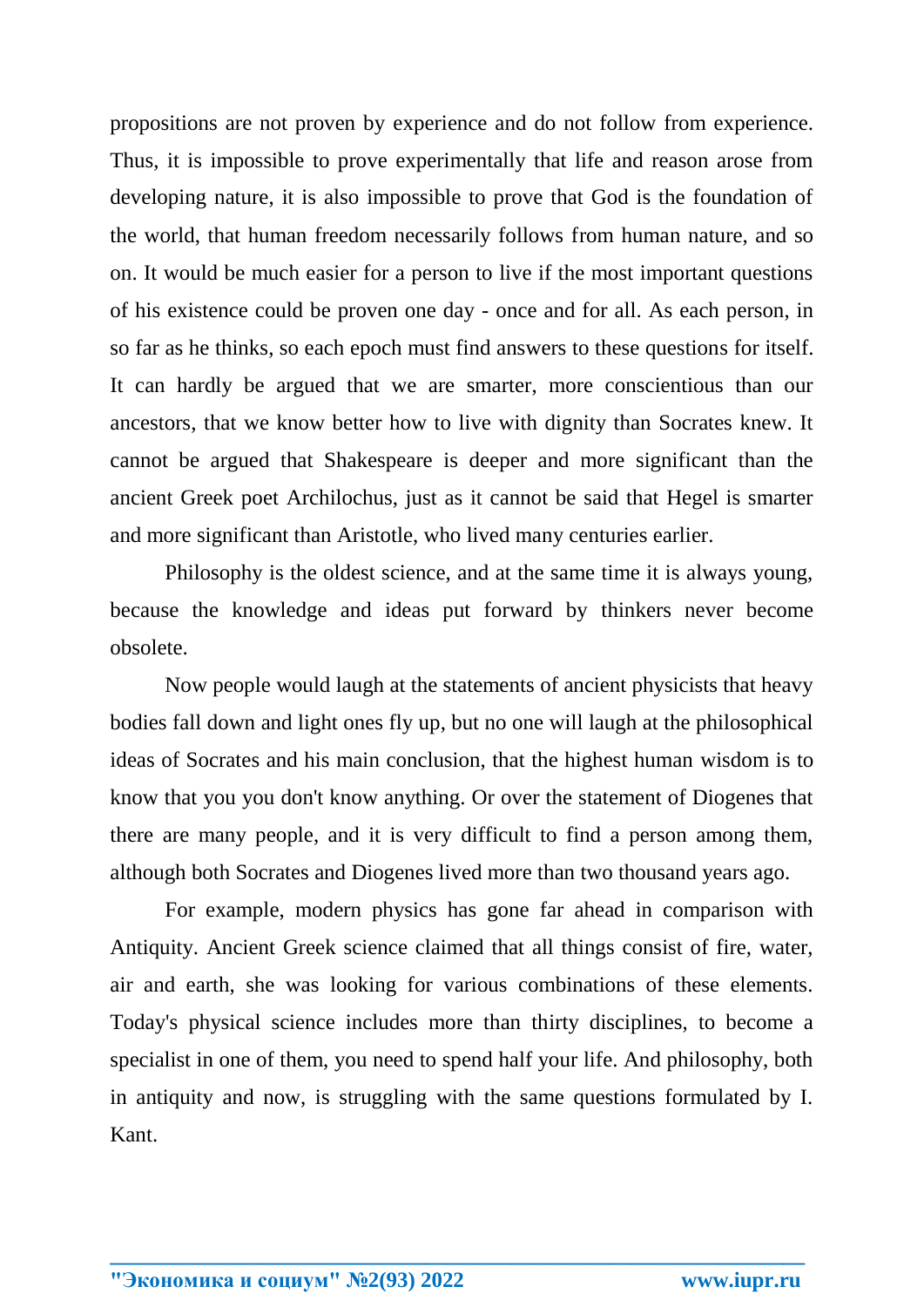Therefore, the second point of view seems preferable to me - philosophy is not a cumulative process of accumulating knowledge, but a reflection of a person's eternal attempts to know himself: his capabilities, his abilities, his place in the world around him, the meaning of his existence. Each philosophy grows out of the originality of the culture on the basis of which it is formed. If in the field of exact sciences there is an idea of a certain progress of knowledge, of an ever more accurate and complete approximation to reality, then in philosophy one cannot speak of a simple elimination of errors in the process of replacing earlier stages of development with later ones, because each era with its various theories is completely different. - a new approach to the study of the same subject and comprehends it in a new aspect. Each philosophy is a concentrated expression of its time - "an era captured in thought" - Hegel.

The modern understanding of the essence of society as a special form of purposeful and reasonably organized joint activity of large groups of people is based on ideas and concepts dating back to the second half of the 19th century. K. Marx developed a dialectically materialistic concept of society, the essence of which is the provision on the method of production of material goods, which is formed objectively, i.e. regardless of the will and consciousness of people, and mainly determines the way of being of the "connective organism". From a certain form of material production "... follows, firstly, a certain structure of society, and secondly, a certain attitude of people to nature. Their state system, and their spiritual way of life is determined by both one and the other. "(K. Marx). History appears as a "natural-historical process", where objective "lawstrends" operate in combination with a subjective factor. The strength of this concept is the doctrine of the special "sensual-supersensory" nature of "social matter", the duality of the existence of man and society, as well as the idea of

the evolution of social ties depending on the forms of people's existence and their joint activities. However, in this concept, a number of provisions, in particular, on the basis and superstructure, on private property, on the historical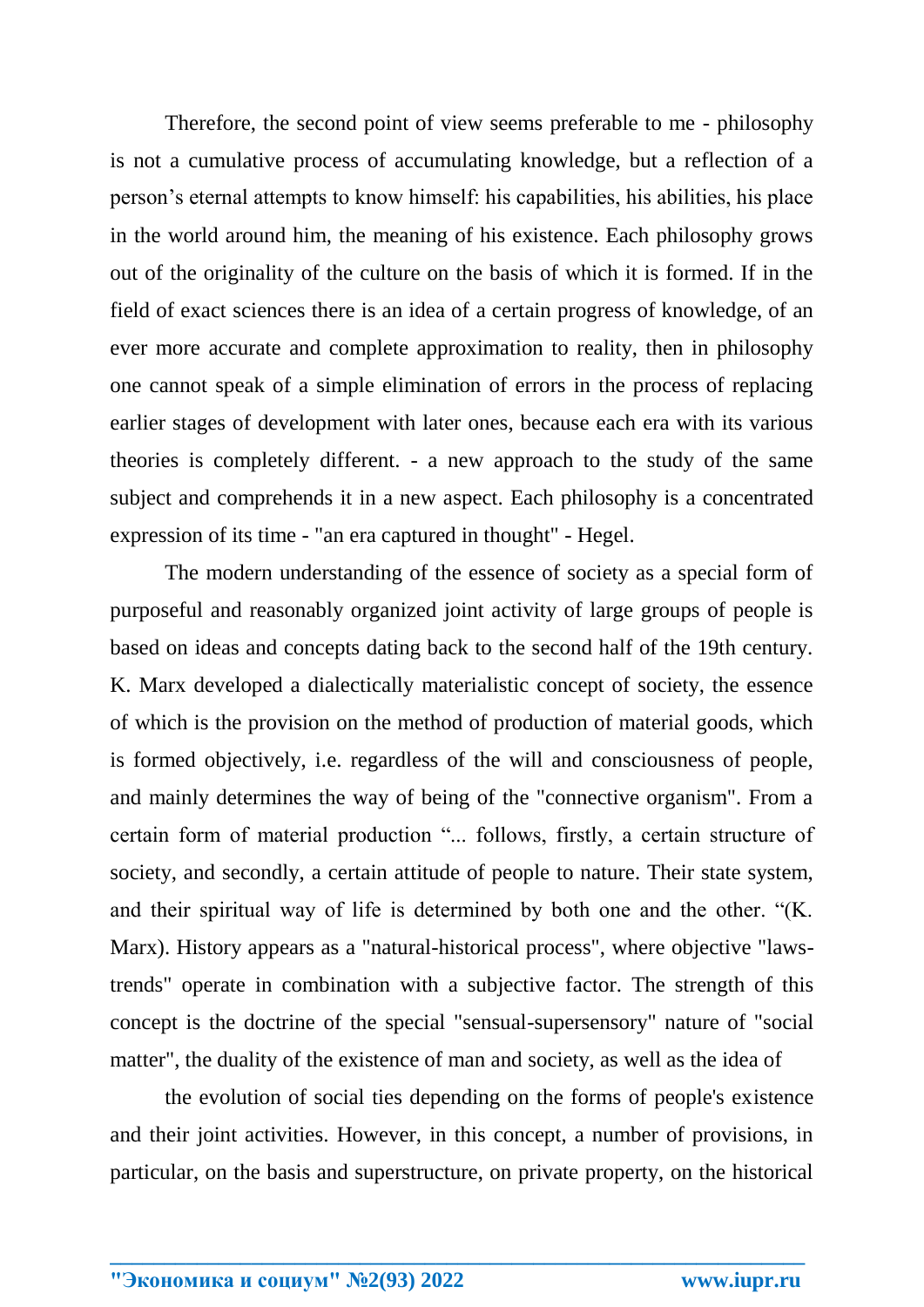mission of the proletariat, on the inevitability of the world revolution, have not been confirmed in real socio-historical practice.

In the 19th century, the development of naturalistic approaches to explaining the phenomena of society and man continued. From these positions, society is seen as a natural continuation of natural and cosmic patterns. The course of the history and fate of peoples is mainly determined by the rhythms of the Cosmos and solar activity (A. Chizhevsky, L. Gumilyov), the characteristics of the natural and climatic environment (L. Mechnikov), or the natural organization of man (sociobiology). Society is regarded as the highest, but far from the most successful creation of nature, and man as the most imperfect living being, weighed down by the genetic desire for destruction and violence. This leads to an increase in the threat to the existence of mankind and the possibility of its transition to other forms of being.

## References:

- 1. Кузметов, А. Р., & Абдиназаров, Х. Х. (2014). Сезонная сукцессия качественного состава зоопланктона водохранилищ Узбекистана. The Way of Science, 27.
- 2. Mirabdullaev, I. M., Abdurahimova, A. N., & Abdinazarov, H. H. Determinant of copepods form order of Calanoida (Crustacea, Copepoda) in fauna of Uzbekistan. Zoological Research during, 20, 144-146.
- 3. Ш. Х. Расулова, В. В. Каримова (2020). Об ономасиологическом аспекте изучения терминов родства женского пола в узбекском и таджикском языках. Вестник Бохтарского государственного университета имени Носира Хусрава. Серия гуманитарных и экономических наук. 1-1(71),75-78.
- 4. Vakhobovna, K. V. The Lexical Plan Suppletivism in Turkic Languages. International Journal on Integrated Education, 3(12), 184-185.
- 5. Karimova, V. (2019). BRIEF HISTORY OF RESEARCHING TERMS OF KINSHIP IN UZBEK AND ENGLISH LANGUAGES. Scientific Bulletin of Namangan State University, 1(12), 156-162.
- 6. ВВ Каримова, ДА Юлдашева (2016) The Responsibility of a Teacher for Increasing the Probability of Advancing Student Achievement. Молодой ученый, 3-1(107), 41.